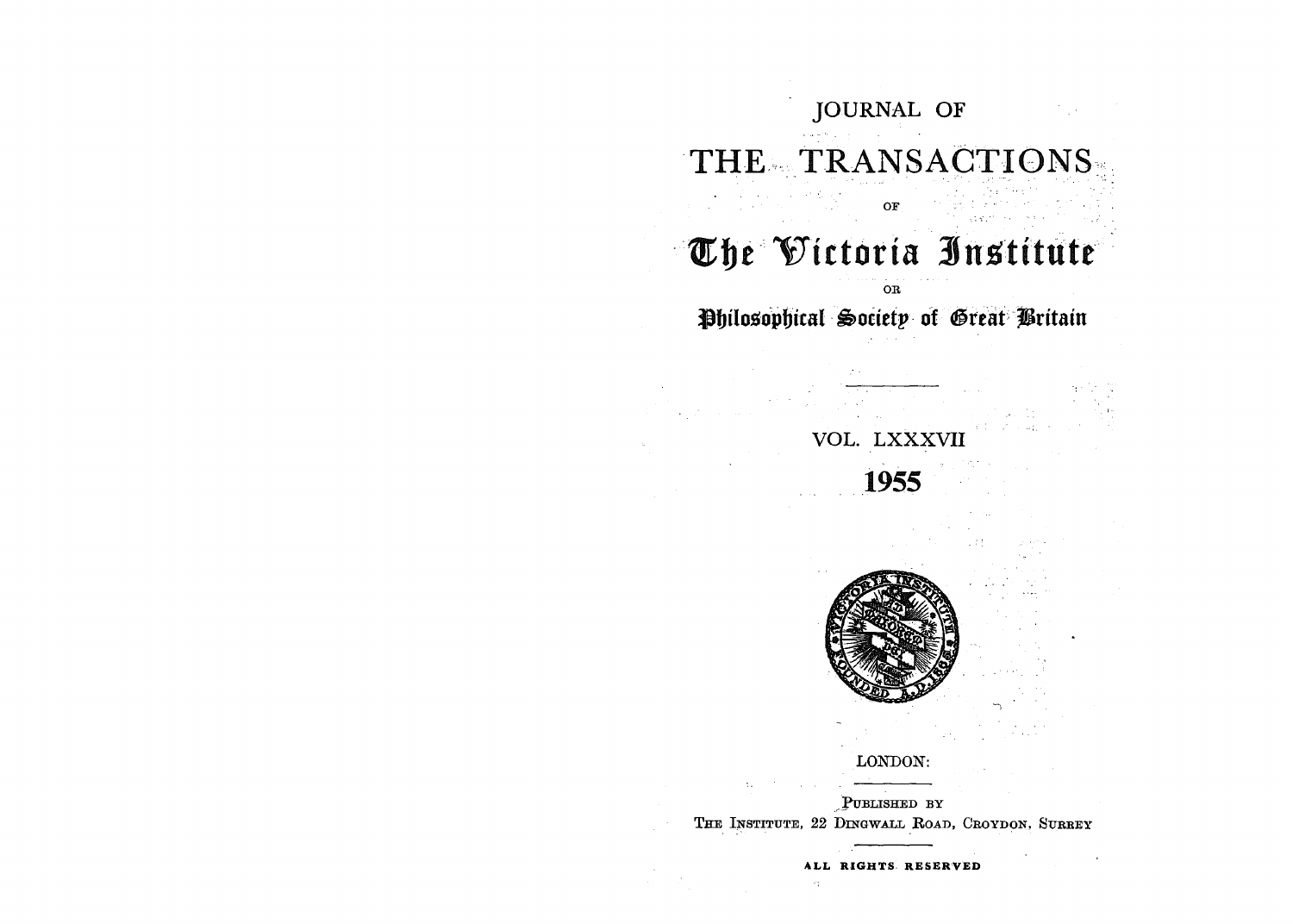# GENESIS 10: SOME ARCHÆOLOGICAL CONSIDERATIONS

By D. J.WISEMAN, O.RE., M.A., A.K.C.

# **SYNOPSIS**

Current views of Genesis  $10$  and its place in the early narratives are summarized. It is suggested that the text is marked by colophons which reveal the nature and contents of each part of the list according to Japhet, Ham and Shem. Lack of evidence precludes many theories based on physical anthropology. Possible meanings of *mishpahoth* show that the relationships discussed may be physical and/Or linguistic and political. Recent archaeological evidence to help in identifying the sons of Japhet, Ham and Shem is listed, including some new information for the earlier existence of some of these peoples and places. The earliest inhabitants of Babylonia and Assyria are shown to be non-Semitic though some descendants of Shem in the area later gained supremacy politically and linguistically. The whole ancient Near East always bore a mixed population. A survey of areas known to early inhabitants of Babylonia and Egypt shows that Genesis 10 conforms to their possible geographical knowledge. Accumulating evidence therefore points to a' date of *c.*  1500 B.C. or earlier for the compilation of the" Table of Nations".

THE so-called "Table of Nations" in Genesis 10 has long roused the interest of students in various branches of scholarship. There has been a general tendency among Old Testament scholars who, consciously or otherwise, follow Dillmann and Driver, in considering the chapter "an attempt to show how the Hebrews supposed they were related through their " eponymous ancestor" Shem to the other principal nations". Since the names mentioned are not considered as real individuals the list is interpreted as having a primitive ethnological arrangement and as neither a scientific classification of the races of mankind nor an historically true account of their origins which it places about 2500 B.C. The chapter is thought to conform to a geographical knowledge current through trade about the seventh century B.C., by which time a number of the place names are referred to by Jeremiah, Ezekiel and in Assyrian inscriptions. Exponents of this school of thought, following their view of its late composition, are forced to draw attention to seeming omissions in the lists  $(e.g. Moab, Ammon, China, India)$ . There are, of course, many variations on this view expressed by individual scholars to some of which I shall refer. Professor Albright has recently opted for about 1000 B.C. as the date of composition, but his reasons are, so far as I know, as yet unpublished. The

## GENESIS  $10$  15

place and general purpose of this chapter within Genesis are more generally agreed. The Hebrew historian gives us sufficient introduction in the  $b$ rief compass of Gen.  $1-9$  in which he narrows the focus from the universe to the Flood, and in the small space of Chapters 10-11 covers the long period from the Flood to Abraham. In accordance with his practice the. author condenses large periods of history by the use of historical lists *(toledoth).* The text of Genesis 10 is in little doubt since we have a duplicate with few but important variations in 1 Chron. 1: 4-23.

*The Arrangement of the List* 

The list is divided'according to the sons of Noah-Shem, Ham and Japhet—and as such continues the genealogies from Gen. 5: 32, but thereafter (v. 2), in accordance with the method observed in Genesis, it notes first those branches not so intimately concerned with the narrative and thus leads to the line which is the subject of the subsequent history; i.e., the order is Japhet, Ham and Shem, Ham perhaps being considered closer to Shem through Cush, Mizraim and Canaan. The main divisions of the table are clear: (1) the descendants of Japhet (vv.  $2-5$ ); (2) the descendants of Ham (vv. 6-20); and (3) the descendants of Shem (vv. 21-31). Each of these divisions ends with a descriptive "catch-phrase" (vv. 5, 20, 31) which is reminiscent of the colophon, a literary device typical of Babylonian and Assyrian literature. The purpose of a colophon is to summarize the preceding narrative and forma link with subsequent texts which bear the same or a similar ascription and which were originally recorded on separate documents. A comparison of these phrases, together with the final colophon or sentence added after the three separate lists have been brought together  $(v, 32)$ , reveals the intent of their compiler. The omission of these verses in 1 Chron. 1 supports this view that they are not part of, but comments on, the lists. For the phrase, "These are the sons of Japhet ", expected in v. 5 (which some scholars would insert on the assumption of textual corruption by comparison with vv. 20, 31), we read, "From these separated off the islands and coastlands of the nations" (so *goyim* is to be translated elsewhere in this chapter; cf. v. 32). This might be a reference to additional territory, such as the European coastlands of Greece which were populated from Asia Minor. The term  $me$ 'elleh (" from these") can be interpreted only as a separation from the main (parent) body (cf. Gen. 2:  $10; 25; 23; Judg. 4; 11$ ). For the moment it is sufficient to notice that the *common* catch-phrase begins after the purpose and content of each list with the words " in/with their land " and  $\cdots$  with/in their nations" (each is governed by the preposition beth); and ". with reference to their language (tongue) " and" with reference to their family relationship" (each expression being governed by the preposition *larriedh).* In each colophon the order of these terms varies and may be significant in showing the emphasis placed on each in the list.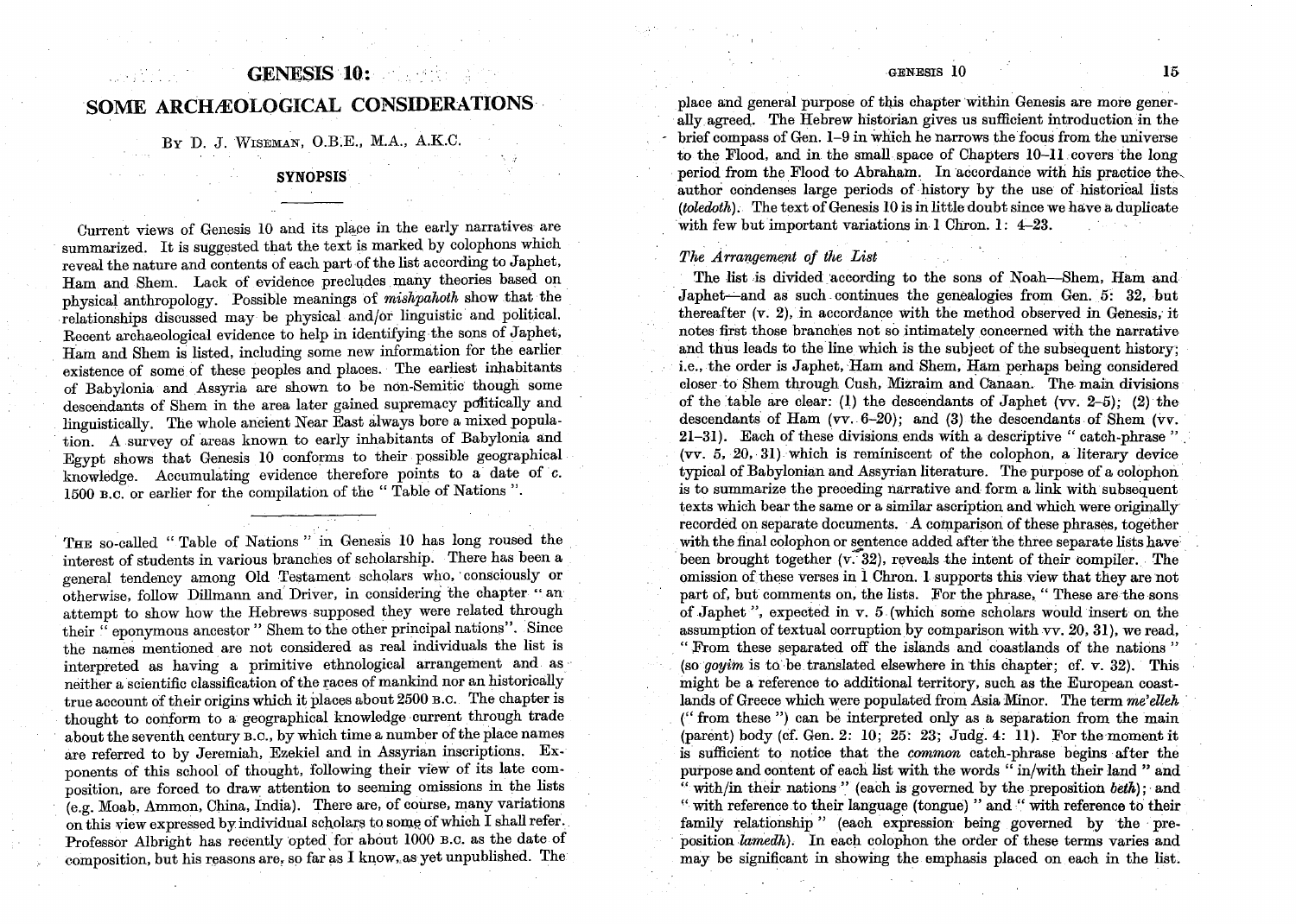Each has in common the feature that they end with the term " in their nations ": that is, the lists include within each branch units which have national affiliations. The list of sons of Japhet would, according to this view, emphasize the territorial or geographical (" with their lands") and the linguistic (" with their tongues") more than family relationships. Those of Ham and Shem deal more with tribal relationships and languages than with geographical relationships. In these it will be observed that the statements giving geographical detail (vv.  $10-12$ , 19, 30) are introduced as explanations or expansions of the genealogical elements in the list. Whether or not this be the true explanation of the formation of these lists it cannot be denied that these" colophons" correctly state that each list contains elements of geography, linguistics and physical affinities. All these are essentially combined. in any appreciation of "ethnology" according to ancient Near Eastern thought. Failure to appreciate the mixed nature of these documents has sometimes led to unwarranted criticism. To follow a merely geographical division (i.e. the sons of Japhet as the northern races, Ham as. the southern and Shem as the central) requires some of the facts to be ignored, e.g., southern tribes such as the sons of Joktan are listed under Shem. Nor can they be simply linguistic groupings; e.g. Elamite  $(v. 22)$  so far as it can be traced is a non-Semitic language. Moreover all attempts to trace existing languages back to these three parent groups have failed and in most cases the earliest texts found in the area are pictographic and therefore there is no certainty to which group they may belong. The confusion of tongues has been further com-~licared by borrowings and other influences which, combined with insufficient historical data for many languages, make it at present impossible to formulate more than theories on·this difficult subject. The most common views of this chapter are that it is either an early " ethnological" or late geographical survey: There is, however, little evidence· given here to aid the study of physical anthropology. Too little is known of the racial types in the limited areas here mentioned for any continuous picture to be drawn. There is therefore a tendency to rely for "anthropological conclusions " on such linguistic evidence as can be recovered, but since this is scanty the chapter is seldom mentioned in modern works. It could be argued that the terms for "families" *(mishpahoth)* may not be used in early Biblical Hebrew to denote a physical relationship so much as a group of persons who are *subordinate.* Compare the only other word probably from the same root, *shiphkah,* used of a maidservant or one in an inferior position (Gen. 16: 1; 2 Kings 4: 2, etc.). The word is used somewhat loosely for " clan" or any national subdivision, whether Hebrew or not, or even of animals. Since the etymology and range of this word are still uncertain, too much weight cannot be put upon this but it may point to inrer-group. relations other than physical and perhaps the result of  $\blacksquare$  influence or conquest is covered in this chapter-e.g. Semitic domination

#### GENESIS 10 17

of non-Semitic Elam (v. 22). Early ancient Near Eastern texts (especially Babylonian) frequently use the terms of family relation to denote merely political relations between nations; "brother" being freely used for allies or equals, " father " by a dependent of a more powerful nation and " children" in the case of a major nation of its dependents. This does not apply, of course, to each case in Genesis 10, but should evoke caution in interpreting possible ethnological connections dogmatically.

A further caution seems to be needed since some investigators object to the use of personal names to denote either a nation or place. A study of Near Eastern city names shows that many are named after their individual founder, whether he be thought of as a god or a mortal. Larger territories usually take their name from the principal city, or from the name given to the most numerous or powerful group of inhabitants, who themselves are often called after a prominent ancestor or leader. There can therefore be no objection on these grounds, to nations or places in Chapter 10 being named as "sons" or to the seeming interplay of individuals, places and generic terms. I personally believe that the tradition of these relationships, where they are listed in the genealogical manner (" begat "), goes back to an initial physical relationship, e.g. that the founder of the tribe of Seba was a person of that name, son of Cush, and that his name was retained to describe the line of his descendants, each of whom had his individual name. In the only *direct* reference to cities they are said to have been *built* or their geographical location is precisely given (vv. 10-12, 19-30). In all other places undoubted citynames are used only as gentilic, i.e. to denote their inhabitants (e.g. vv.  $16-18$ ). The only sure conclusion, then, from a survey of the arrangement of the list is that it contains both geographical, linguistic and ethnographical data. An appreciation, if not a verbal expression, of this fact has guided most investigators to analyse the list *seriatim.* Few have, however, followed G. Rawlinson's comprehensive work *The Origin of Nations* (1877) in trying to bring together data on individual references.

#### *The Line of Japhet*

In a comprehensive survey of the first list enumerating the sons of Japhet, E. Dhorme *(Les Peuples issus de Japhet, 1932)* shows that "the Bible groups under Japhet all those neighbours of Phoenicia, N. Syria and E. Mesopotamia who were non-Semitic in physiognomy, language and custom." He argues that the descendants of  $\bar{Y}a$ wan (Ionians) spread from Cyprus to Rhodes and Tartessos, while the sons of Gomer (Cimmerians) spread northward, colonizing Scythia, where they later met with the Tibarenians (Tubal) and Mushki (Meshek). The Medes, also linked with Japhet, joined up with Persia and the Eastern countries. On the sea borders Tiras (the Etruscans) were pirates until later they settled on the Tyrrhenian coast. .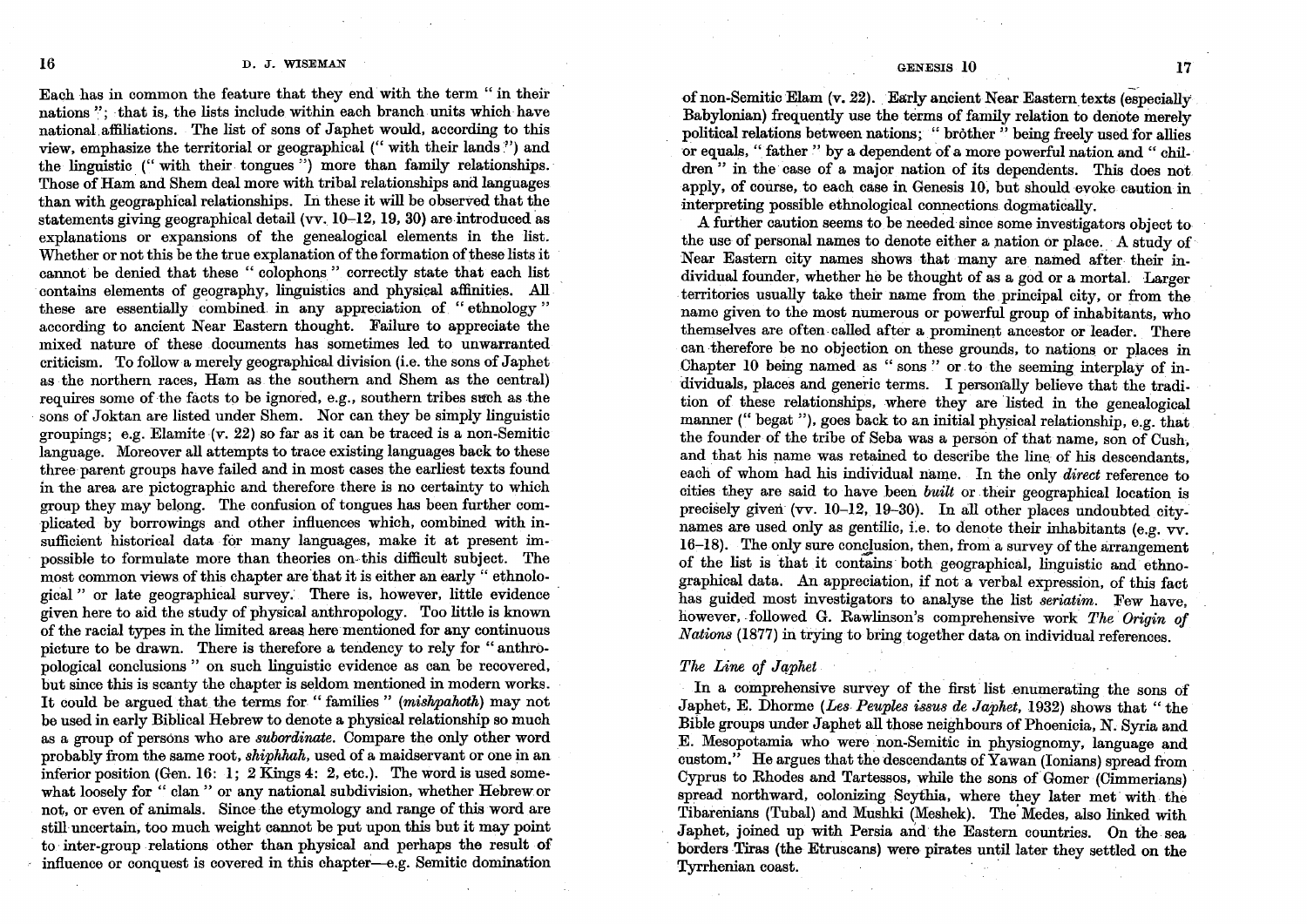#### . GENESIS  $10$  19

#### 18 D. J. WISEMAN

In general, recent archaeological discoveries, and especially the inscriptions found, support the view that the Japhetic list covers the N.E. Mediterranean-Anatolian region. The Cimmerians (Gomer) and Scyths  $(I/Ashquzai-Ashkenaz)<sup>1</sup> first appear as settles in Eastern Anatolia, having$ crossed the Caucasus some time before the eIghth century to mfiltrate mto Urartu (Armenia) but, since they do not move into the "Fertile Crescent" until the next century, no early direct reference is necessary or is made to them by the Assyrian or Hebrew historians (Ezekiel 38:  $1-2$ , 6). Similarly the Medes do not rise to world power until the sixth centmy but this does not. mean that they were not known earlier as an Aryan group inhabiting the Lake Van area. Shalmaneser III (859-824 B.C.) mentions them with. Parsua (later Persians) in a way that implies that they are the normal (old) inhabitants of the area. It has been common to deny the existence of Ionians before the eighth century B.C. but there now seem to be undoubted references to them as *ym'n* in the RasShamra texts (thirteenth century B.C.). Tubal or Tabal, east of Cilicia, was annexed to Assyria in 837/6 B.C. and is probably the same as the Hittite Tipal and the earlier Tibar district through which Naram-Sin passed c. 2200 B.C. The neighbouring area of Meshek *(Mushki)* was already well known to Assyrian writers in the time of Tiglath-pileser I  $(c. 1116-1090)$  B.C.). Tiras was linked with the sea peoples by the Egyptians at least by c. 1220 B.C., since it is mentioned in a stela of Menephtah *(tw-rw-s')* and men named *ty-w-r'-s* of the sea are depicted in Anatolian headdress among the captives of Rameses III (1l98-1167 B.C.). There seems every reason then to agree with Dhorme's identification of Tiras with the Etruscans.

The next generation is represented by the sons of Gomer. As already mentioned, the Ashguzai (Ashkenaz) are linked with the Cimmetian (Gomer) influx of peoples into Eastern Anatolia .. Riphath remains unknown although identified by some with Bithynia or Paphlagonia. The form of the name would agree with a location near the Black Sea and relate him with the early Cimmerians, Scythians and thus with Tubal and Meshek. Togarmah has been the subject of a number of theories, the most reasonable being an equation with Tagarama in the Carchemish district of the Upper Euphrates mentioned by the Hittite king Mursilis Il in the fomteenth century B.C.

The grandsons of Japhet by Yawan are listed as Elisha (Alashia), a name for Cyprus which is frequently found in cuneiform documents in the eighteenth century B.C. (e.g. at Alalakh) and which is linked with  $ym'n$ in the Ras Shamra texts. Recent excavations at .Enkomi-Alassia in Cyprus show that c. 1200 B.C. the "Mycenaean" group there was displaced by a non-Semitic people who are believed to be the Philistines en route for Palestine. Tarshish can be variously identified with sites on the southern coast of Asia Minor, Sardinia and Spain where there is evidence

<sup>1</sup> L. Piotrovicz, *L'invasion des Scythes*, p. 477.

for a Tartessos (the name may mean something like "iron-works "). Recent interpretations show that a. " ship of Tarshish " carried metal ore and that the name Tarshish is to be found at a number of Near Eastern mining centres. It would seem therefore that one of these Anatolian sites (even Tarsus?) may be referred to here. Similarly Kittim denotes similar coastaJ areas East of Rhodes (Rodanim, I Chron. I: 7; so Samaritan and Septuagint read for Dodanim in Gen. 10: 4). If we then take the sentence,  $\cdot$  from these were the islands of the nations separated off  $\cdot$ , it would imply that the more westerly Greek mainland and islands were later peopled from the Anatolian mainland, which accords with such little evidence as we yet have for the complex question of the origin of the Greeks.

#### *The Sons of Ham*

There is now general agreement over the location of the countries founded or taking their name from the sons of Ham-Cush (Nubia-Ethiopia), Mizraim (Upper and Lower Egypt), Phut (Libya) and Canaan. Despite ingenious attempts, made in a previous paper on this subject to the Victoria Institute,! archaeology does not furnish evidence that the Hamites are " ethnically Semites " who spring from the area of Kish (near Babylon). Nor does Ham designate in a general way the native stock in Babylonia and Arabia. A study of Near Eastern civilizations shows that the earliest traces in Egypt are of a non-Semitic people probably directly influenced, and even founded, by the non-Semitic Sumerians of Babylon and that it was a similar people who were the first inhabitants of Canaan. Verse 7 groups the sons of Cush who are to be identified with South Arabian tribes (and places) on both sides of the Southern Red Sea area across which there is now known to have been an early and active sea traffic. That the peoples of this area were correctly considered as a mixture of both Hamitic and Semitic folks is acknowledged by the repetition of some names (e.g. Havilah on the African coast) also under Eber (Semitic nomads). In these areas which were later overrun by Semites there still survive elements in the language and customs which are "Hamitic". The Hebrews themselves imply that Babylonia, Aram, Hittites and Canaan influenced the development of their language.<sup>2</sup> Finds such as early pottery, seals and statuary known to be " Sumerian " have been found in each of the areas listed under Ham.

The list of Hamites goes into more detail when the Babylonians and Assyrians are mentioned, for they were to play an important part in Hebrew history. The method of presentation now differs perhaps because the narrative is more expanded. The early civilization of Mesopotamia is

<sup>1</sup> G. R. Gair, " The Places and Peoples of the Early Hebrew World ", Journal of *Transactions of Victoria Institute*; **68** (1936).

2 e.g., G.R. Driver, *Problemsoj tlteHebrew Verbal System,* p. 151: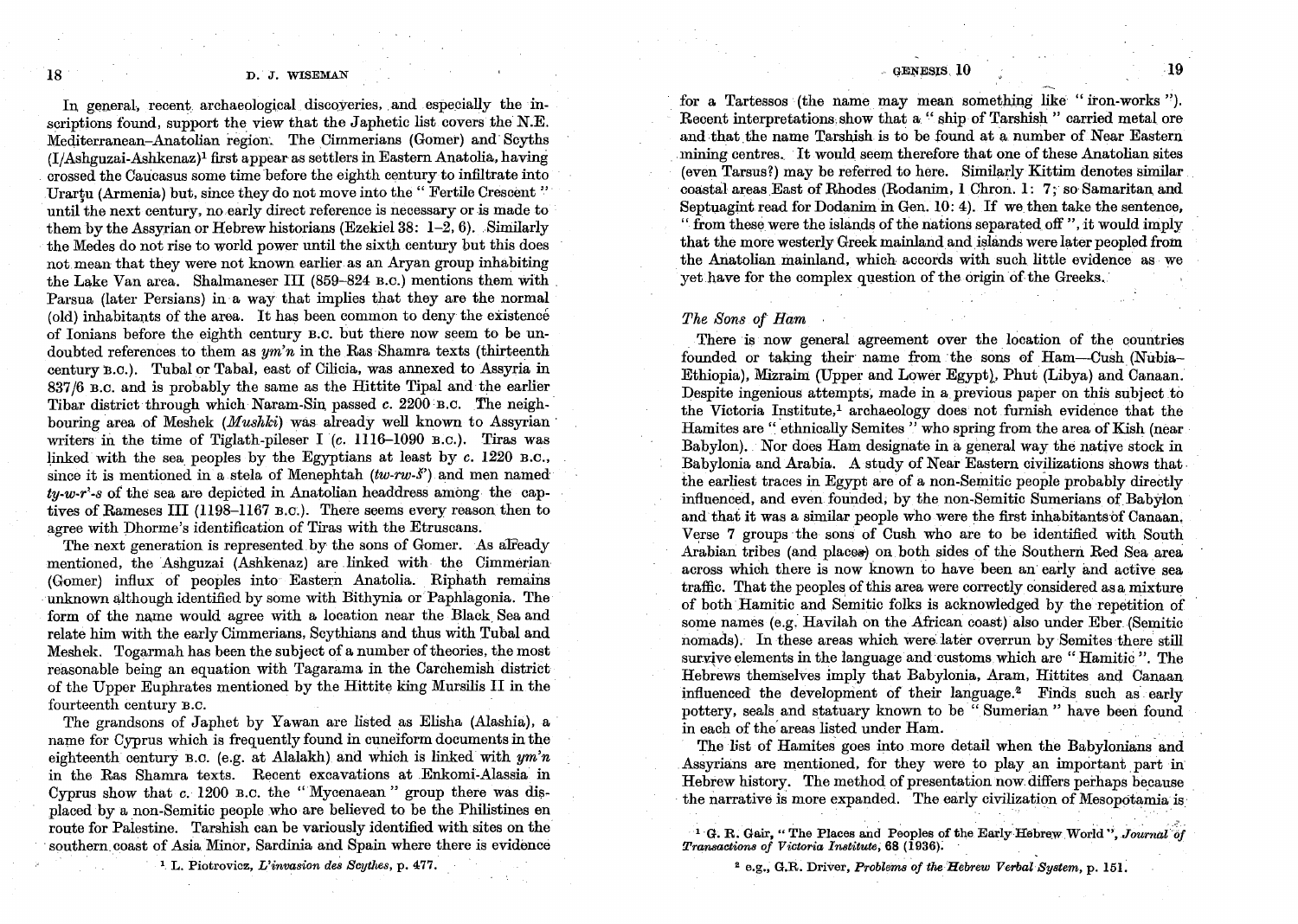described first as the kingdom of Babylonia belonging to Nimrod.' The cities of his kingdom. are significantly Babylon, Erech (Warka) and Agade. These, with Eridu and Ur, are some of the earliest cities in which civilization began and whose earliest occupations are in part known to us. Babylon was so extensively reconstructed by.Nebuchadrezzar in the seventh century that our knowledge of its beginnings rests upon early documents found in other cities. It had previously been the centre of power under Hammurabi *(1792-1750* B.O.) and even earlier was the seat of the worship of the sun-god. Erech (Warka) has been excavated by the Germans (1936-1939, 1954), who have unearthed there examples of the earliest writing, pottery and other arts which have led to the levels being styled" Early Dynastic" or " Early Literate" period (dated *c. 3000* B.O.). The earliest finds at Djemdet Nasr near Babylon are somewhat later and in turn are followed by those at Eridu near the Persian Gulf. A theory once propounded that Erech, written Unuk or Urug in Sumerian, might be the first city mentioned in the Bible, founded by and named after Enoch, and that Irad, Enoch's son, might be the founder of Eridu, may be correct (Gen. 4: 17-18). We know of early Agade only from early texts but by the time of its hero king Sargon (c. 2300 B.O.) it was the military centre of the whole of Mesopotamia. Calneh has been considered as (1) an old name for Nippur (another Early Dynastic site); (2) a site in the Habur region identified with the Sangara district, i.e. Shinar (Isaiah *10:* 9); while (3) a large majority of Hebraists, perhaps influenced by these uncertain identifications, now interpret it as " all of them" *(kullanah)* and thus find a term to include the many other early settlements otherwise unmentioned ! Others argue that Shinar stands for the Southern Babylonian plain. This is by no means certainly proved, though likely-if " in the land of Shinar " qualifies all the cities and not just Calneh. "From that land (referring to Shinar) went forth Asshur"  $(v. 11)$ , whose name, as belonging to a god, was given both to the land of Assyria and to the oldest city in it. Nineveh and Calah (modern Nimrud) near Mosul have been excavated and soundings or observations at the lowest (earliest) levels show the presence of remains (e.g. Ninevites pottery) which can be dated back to the Djemdet Nasr period, that is soon after the founding of Erech.

Excavation at other Assyrian sites shows that civilization, as early brought here, has close affinities with the southern kingdom (e.g. Obeid pottery). Rehoboth, "city square," and Resen (Ras Ain?) have led to varied explanations-the most probable, despite its seeming fantasy and ingenuity, being that made by G. Dossin.<sup>1</sup> He thinks that while translating these early lists from Sumerian into a Semitic language a scribe has merely translated some of the rarer names. Rehoboth-'ir he interprets as the equivalent of ASH-UR since ASH is Sumerian for the *ribatu*. " square", and UR equals *uru*, "city". "By this means Assur, the

<sup>1</sup>*Museon.* 

 $\sim 10^{10}$  m  $^{-1}$ 

 $\sim$   $\sim$ 

earliest known Assyrian city, is to be found in our lists. Resen he finds to be an early name for Assur also. By a similar early transposition of languages he finds Babylon in Arpachshad (v. 22). We shall return to this question in discussing the occurrence of Asshur in the list of Shem's sons. Important to an understanding of the Hamitic list is the certainty resulting from archaeological discoveries that the earliest inhabitants and. languages of both Babylonia and Assyria were, contrary to popular belief, non-Semitic. The civilization before 2600 B.O. in both is "Sumerian " and the racial types found are not true Semitic. There is a direct cultural link between Assyria, Babylonia and Egypt which extended to their polytheistic religious ideas. Sidney Smith believes the Assyrians originated among the western nomads in the Habur region which was noted for its hunting and which he, with others, believes to be the Shinar of Genesis 10. At this point it be may worthy of note that Lutz suggests that Nimrod may be the Hamitic god Nergal, whose Egyptian name means " the mighty hunter". After briefly listing a number of non-Semitic groups which include the Ludim (also mentioned under Shem), and Caphtor (Crete ?)and other non-Semitic sea-coast dwellers in the Nile Delta, the Hamitic list gives details of Canaan. '

The pre-dispersion area of Canaan is correctly given as from Gaza and Gerar to Sidon. The eastern border being marked by Sodom and Gomorrah, this section at least must pre-date the destruction of these two cities in the early Patriarchal period  $(1900-1700)$  B.C.), for no archaizing reference would make sense to a later reader. The omission here of Tyre must also point to a date earlier than its founding in the thirteenth century, for thereafter until the sixth century it was a powerful factor in Palestinian history. Excavations at Ras Shamra (Ugarit) and neighbouring Alalakh show that the population of Syria was largely Hurrian (Horite) in the same period and spoke that language, which is non-Semitic and akin to those known to us from the countries listed under Japhet. Canaan is referred to in these cuneiform texts as an area roughly corresponding to Genesis 10: 19. A further mixture of'racesin later Canaan resulted from Arameans penetrating southwards probably almost in the time of Abraham; but, as subsequent Hebrew history clearly shows, the native (Hamitic) population was never completely extinguished. By the thirteenth century this Semitic influence was markedly increased, and is soon reflected in the Hebrew history after the Exodus; but of this the present description of Canaan makes no mention, being therefore probably much earlier. Of the eleven groups of inhabitants mentioned as descendants of Canaan, five are known from early texts or excavations (Sidon, Jebus, Amurru, and Hamath) while the remainder are known only from the Old Testament narrative. As with the sons of Japhet, archaeology, so far as it has revealed evidence, corresponds with the Genesis 10 Jist and, as the colophon in v. 20 implies, shows that the list contains both

GENESIS 10 21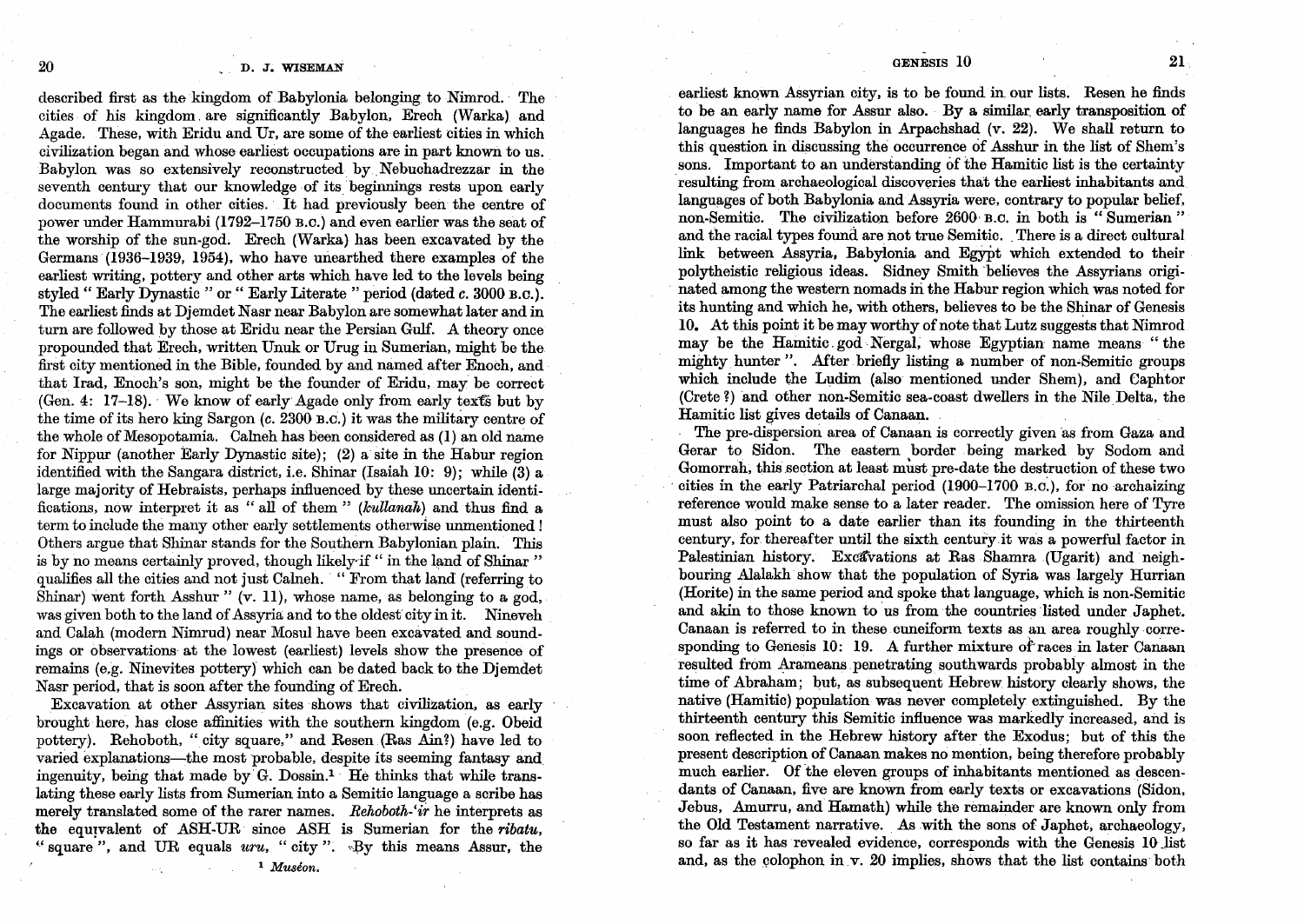## 22 D. J. WISEMAN

geographical, linguistic and ethnographical data which are to the ancient mind inseparable if not indistinguishable.

## *The Descendants of Shem*

The list of Shem's issue contains' difficulties apart from obscurities in identification (e.g. Arpachshad, Lud). So far as we know, Elam was originally a non-Semitic people. The groups entitled Aram and Eber, the nomads west ofthe Euphrates in what was later called *mat ebiru* (" the land across [west of] the River  $"$ ), were always, according to our present discoveries, Semitic in language and racial type. Similarly the sons of Joktan, in so far as they are identifiable, are Semitic tribes inhabiting Southern Arabia, the Hadramaut (an area described in v. 30), and across the Red Sea, where they lived alongside peoples of Hamitic extraction. The only difference among the sons of Eber was probably between those who were semi-nomadic and cultivated irrigated land *(palgu-Peleg)* and the pure nomads (Eber). Asshur as son of Shem may denote the Semitic element which moved north to overspread the Sumerian civilization already established there by descendants of Ham under a leader of the same name. If this is so the capital city of Asshur itself may one day be found to be of Semitic origin (though present discoveries do not support this) and all theories which seek to find its name in the Ham list are unnecessary. Since, however, Elam like early Asshur is of non-Semitic foundation most scholars have been led to view this list as purely geographical (" the central group "). This tenet cannot be sustained, since places or peoples in the same general area have been already listed under Ham, e.g. the cities of Babylonia and Assyria (east of Aram and west of Elam, vv. 10-12), and Lud also has been included in that same genealogy. Another prevalent opinion is that the list includes those nations or areas which were early dominated by Semites, but if this were the case one would expect, for example, the inclusion of Oanaan and the exclusion of Elam which never totally succumbed. The simplest solution is to believe that Semites early penetrated Elam even though they were later not the dominant racial and linguistic group, whereas in "Hamitic" Assyria (and Babylonia=Arpachshad?) they later inherited the Sumerian culture. From c. 2000 B.C. onwards the whole of the " Fertile Crescent " from the Persian Gulf to Oanaan became semitized. Although a few centuries later there were incursions by the Kassites (of the same stock as non~Semitic Elam) and by the Hittites (Indo-Aryans from the area of Japhet) these were temporary dominations only. All this would fit in with the general picture given' us in this chapter of Semites occupying a limited area at first. 'This area was, at the time the list was compiled, wider than Shinar which seems to be the initial home of the "Sumerian" group. Before the time of the confusion of tongues (Gen. ll: 2), the Sumerians seem to have moved there from the East (the Iranian plateau).

The above survey accords with evidence which, if increased by future archaeological research, may eventually show that the three dominant language-groups in the ancient Near East were the Semitic, Hamitic  $(Sumer-Egvpt)$ , and the Japhetic (Indo-Aryan), typified by Hurrian and, Hittite. The second contract of the second contract of the second contract of the second contract of the second

# **The Geographical Horizon of the Early Hebrews**

The general, if confusing, picture we have gathered from a survey of these three groups of peoples of the earliest Near East can be a little clarified by examining the potential and actual knowledge of geography possessed by the inhabitants.

The predominant feature of Sumerian civilization is that men dwelt in large walled cities. Archaeological investigation has produced no proof for a gradual evolution from village to town and then city. This means that they were industrialists and exported their varied wares, while importing other things necessary for their economy. Thus we find Sargon of Agade in c. 2300 B.C. on long expeditions into Asia Minor seeking for. valuable raw materials. His successors Naram-Sin and Gudea of Lagash have also left us detailed records of similar journeys to collect metals, wood and stone from the areas now identified as Anatolia and Syria. In even earlier periods the results of trade between these earliest inhabitants of Babylonia can be traced in India (Mohenjo-Daro and Harappa) and in Egypt. One of the earliest Sumerians, Enmerkar, has left us the detailed text of his complex business relations with the land of Aratta, bordering on the Iranian plain. The literary evidence for this early trade issupported by the discovery of archaic Sumerian type vessels near Asterabad  $(N.$  Persia) while even farther off in Anau (Turkestan) figures, models, vases, copper work, seals and beads of the same period attest Sumerian trade or influence. Similarly in the West even the jewelry of Early Crete speaks of some contact with Ur and Kish, and other goods of this epoch have found their way to the Aegean Islands, the Anatolian coasts and even as far as Macedonia. Well before the Agade dynasty there is literary evidence of the merchant colonists from Mesopotamia working at Kanish in Oappadoeia. With an increasing number of cuneiform texts we can' now follow in some detail the numerous journeys taken by messengers or caravans in the 19th-17th centuries between Egypt-Canaan-Anatolia-Assyria:-Babylonia and Elam. One detailed tablet published by Professor A. Goetze in 1953 gives the daily stages travelled by a merchant  $(c. 1750~\text{B.C.})$  from Larsa (near Erech) via Assur, Nineveh and up into Anatolia as far as Kanish (less than 150 miles from the Black Sea) before returning. via the Euphrates and Habur river routes. 'The diary nature of this document could well be compared with the detailed entries ·of Moses' itineraries in Numbers and Deuteronomy. Texts from Ur in the same period give details of a sea trade mainly in ivory, gems and spices,